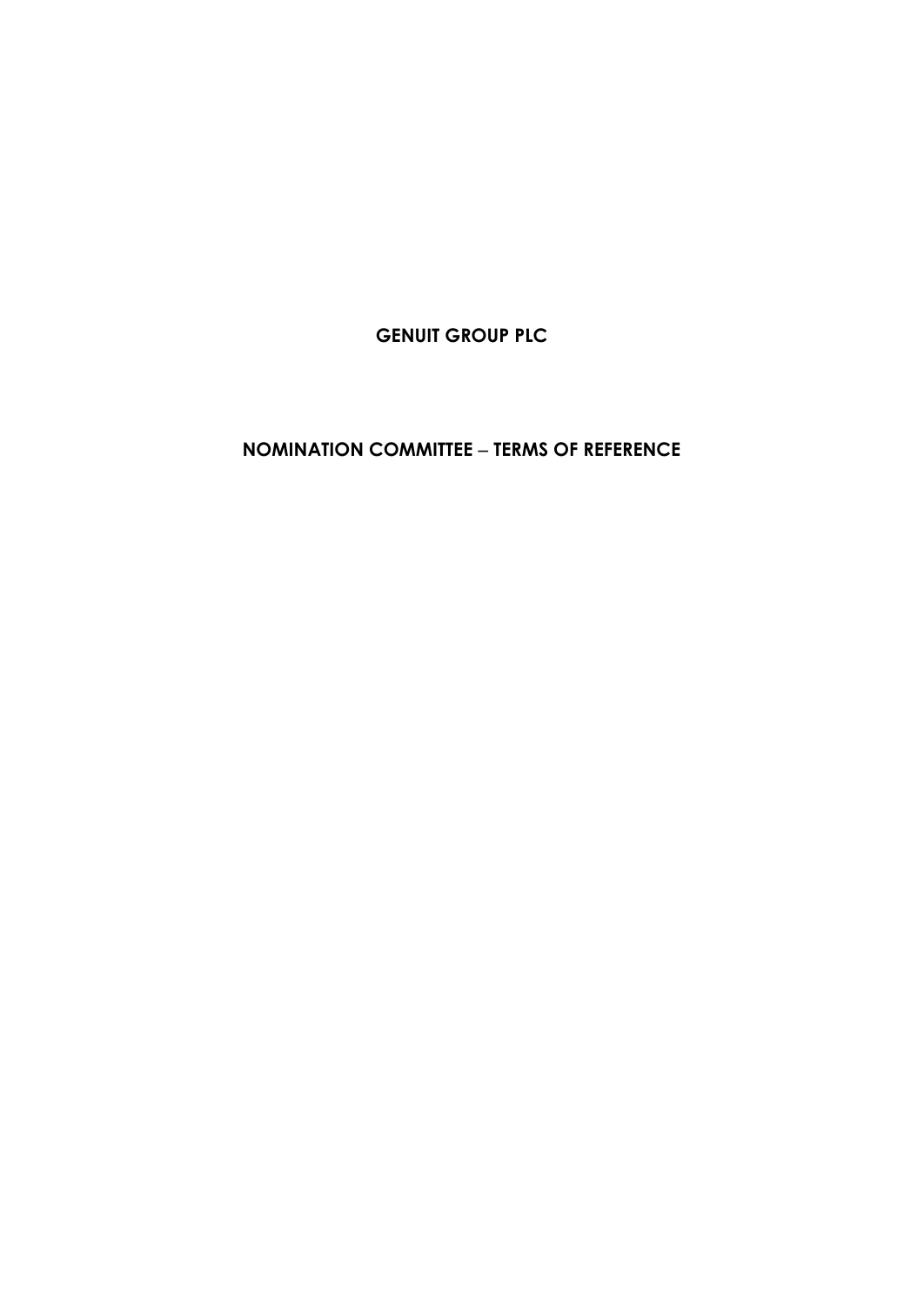# **GENUIT GROUP PLC (the "Company")**

## **NOMINATION COMMITTEE** − **TERMS OF REFERENCE**

### **CONSTITUTION**

- **1.** The Nomination Committee (the **"Committee"**) shall consist of a minimum of 3 members appointed by the Board of the Company (the **"Board"**). A majority of the members of the Committee should be independent non-executive directors.
- **2.** The Chairman of the Committee shall be appointed by the Board and shall be the Chairman of the Board or an independent non-executive director. In the absence of the Committee Chairman and/or an appointed deputy, the remaining members present shall elect one of their number to chair the meeting from those who would qualify under these terms of reference to be appointed to that position by the Board. The Chairman of the Board shall not chair the Committee when it is dealing with the succession to the chairmanship of the Board.
- **3.** Appointments to the Committee shall be for a period of up to three years, which may be extended for further periods of up to three years, provided the director remains independent.
- **4.** The Company Secretary or his or her nominee shall act as the Secretary of the Committee and will ensure that the Committee receives information and papers in a timely manner to enable full and proper consideration to be given to the issues.
- **5.** The quorum for decisions of the Committee shall be any 2 members both of whom must be independent non-executive directors. A duly convened meeting of the Committee at which a quorum is present shall be competent to exercise all or any of the authorities, powers and discretions vested in or exercisable by the Committee.

### **ROLE**

- **6.** The Committee shall:
- **6.1** regularly review the structure, size and composition (including the skills, knowledge, experience and diversity) required of the Board and make recommendations to the Board with regard to any changes;
- **6.2** give full consideration to succession planning for directors and senior management in the course of its work, and oversee the development of a diverse pipeline for succession, taking into account the challenges and opportunities facing the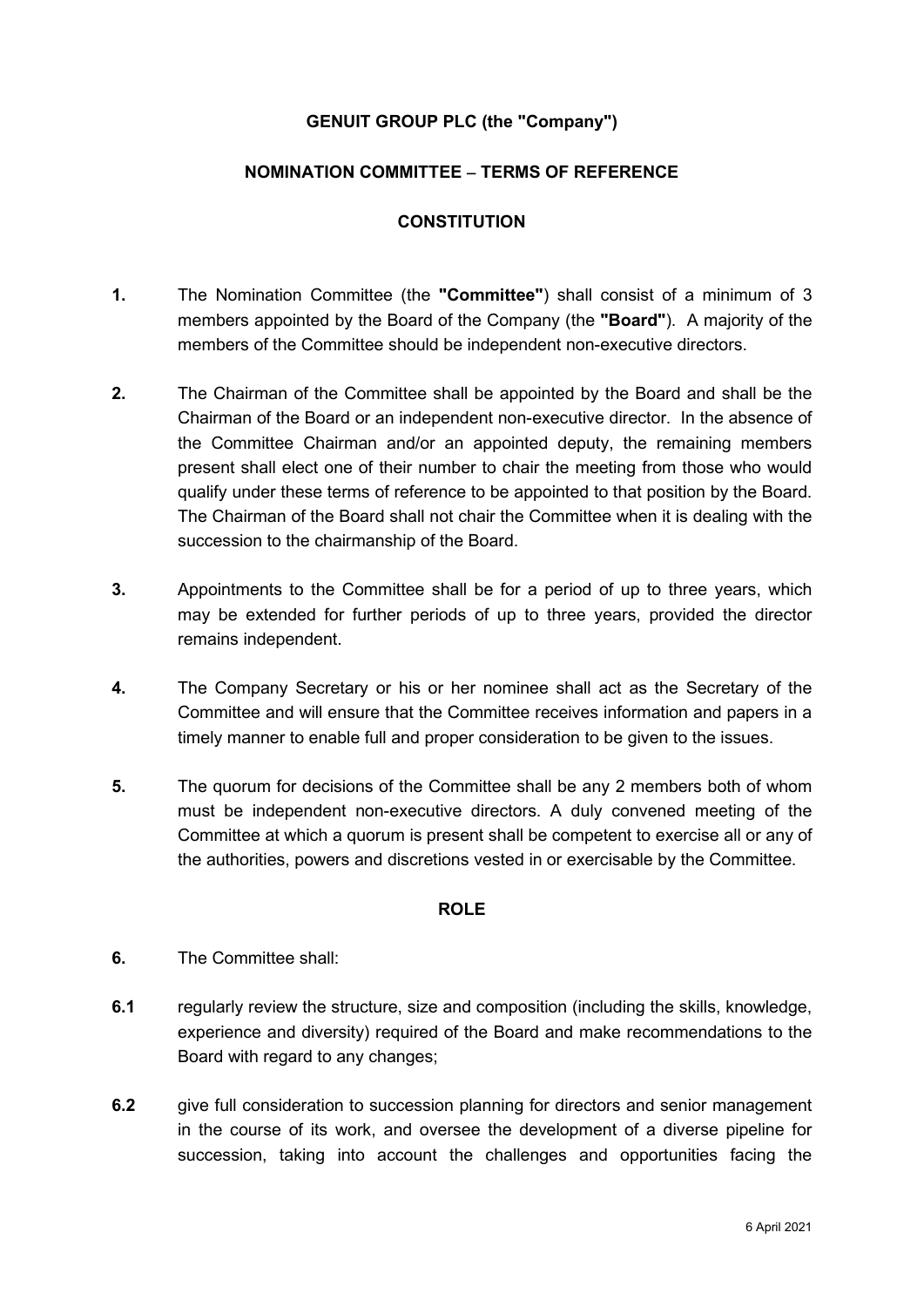Company, and what skills and expertise are therefore needed on the Board in the future;

- **6.3** keep under review the leadership needs of the organisation, both executive and non-executive, with a view to ensuring the continued ability of the organisation to compete effectively in the marketplace;
- **6.4** keep up to date and fully informed about strategic issues and commercial changes affecting the Company and the market in which it operates;
- **6.5** be responsible for identifying and nominating for the approval of the Board, candidates to fill Board vacancies as and when they arise;
- **6.6** before any appointment is made by the Board, evaluate the balance of skills, knowledge, experience and diversity on the Board and, in the light of this evaluation, prepare a description of the role and capabilities required for a particular appointment. In identifying suitable candidates the Committee shall:
	- **6.6.1** use open advertising or the services of an external search consultancy to facilitate the search;
	- **6.6.2** consider candidates from a wide range of backgrounds; and
	- **6.6.3** consider candidates on merit and against objective criteria and with due regard for the benefits of diversity on the Board, including gender, taking care that appointees have enough time available to devote to the position;
- **6.7** for the appointment of a chairman, prepare a job specification, including the time commitment expected; recognising the need for availability in the event of crises. A proposed Chairman's other significant commitments should be disclosed to the Board before appointment and included in the annual report of the Company and any changes to the Chairman's commitments should be reported to the Board as they arise and their impact explained in the next annual report;
- **6.8** prior to the appointment of a director, require the proposed appointee to disclose any other business interests that may result in a conflict of interest and to report any future business interests that could result in a conflict of interest:
- **6.9** ensure that on appointment to the Board, non-executive directors receive a formal letter of appointment setting out clearly what is expected of them in terms of time commitment, committee service and involvement outside Board meetings. Once appointed, the Committee should ensure that the terms and conditions of appointment of non-executive directors are made available for inspection by any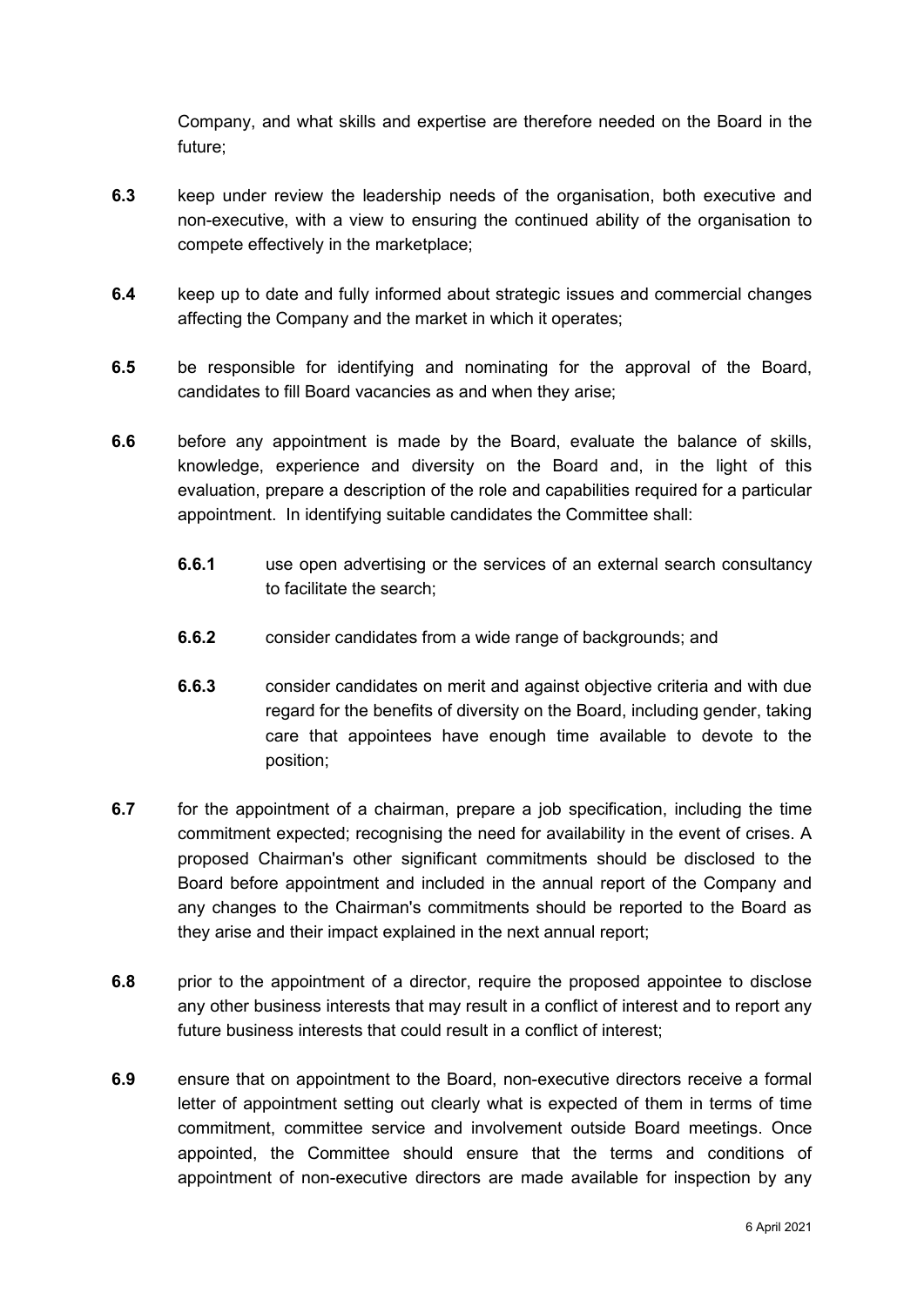person at the Company's registered office during normal business hours and at the Annual General Meeting;

- **6.10** review annually the time required from non-executive directors. Performance evaluation should be used to assess whether the non-executive directors are spending enough time to fulfil their duties;
- **6.11** review the results of the Board performance evaluation process that relate to the composition of the Board;
- **6.12** keep under regular review any authorisations granted by the Board in connection with a director's conflict of interest;
- **6.13** regularly review the Company's diversity and inclusion policy and its objectives and linkage to the company strategy and make recommendations to the Board for change as appropriate; and
- **6.14** work and liaise as necessary with all other Board committees.
- **7.** The Committee shall also make recommendations to the Board concerning:
- **7.1** formulating plans for succession for both executive and non-executive directors and in particular for the key roles of Chairman and Chief Executive;
- **7.2** suitable candidates for the role of senior independent director;
- **7.3** membership of the Audit and Remuneration Committees, in consultation with the chairmen of those committees;
- **7.4** the re-appointment of any non-executive director at the conclusion of their specified term of office having given due regard to their performance and ability to continue to contribute to the Board in light of the knowledge, skills and experience required;
- **7.5** the re-election by shareholders of any director under the annual re-election provisions of the UK Corporate Governance Code or the 'retirement by rotation' provisions in the Company's articles of association having due regard to their performance and ability to continue to contribute to the Board in the light of the knowledge, skills and experience required and the need for progressive refreshing of the Board (particularly in relation to directors being re-elected for a term beyond six years);
- **7.6** any matters relating to the continuation in office of any director at any time including the suspension or termination of service of an executive director as an employee of the Company subject to the provisions of the law and their service contract; and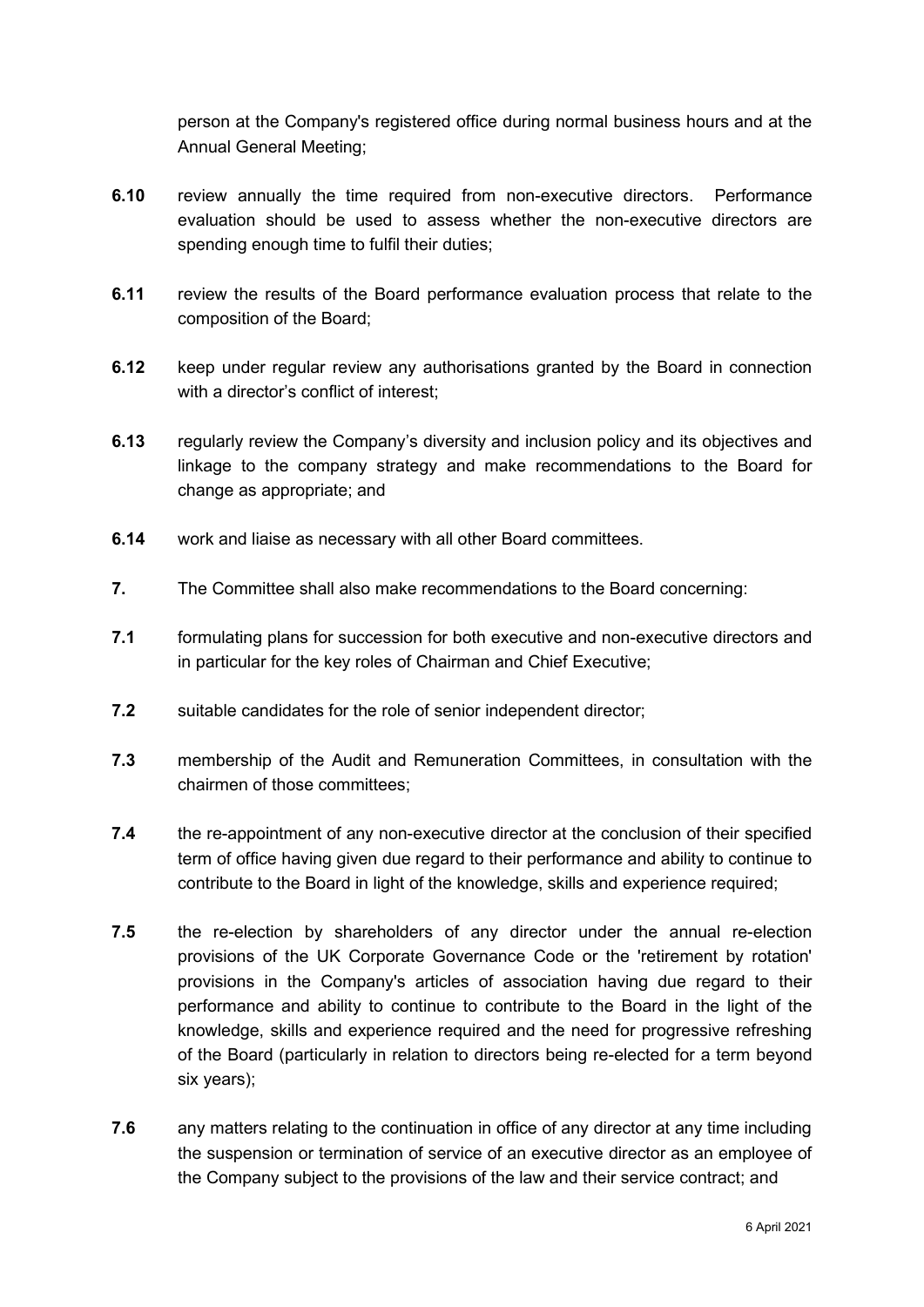**7.7** the appointment of any director to executive or other office.

# **REPORTING RESPONSIBILITIES**

- **8.** All decisions of the Committee shall be reported formally to the Board by the Committee Chairman.
- **9.** The Committee shall make whatever recommendations to the Board it deems appropriate on any area within its remit where action or improvement is needed.
- **10.** The Committee shall produce a report to be included in the annual report about its activities and the process used to make appointments and explain if external advice or open advertising has not been used. Where an external search agency has been used, it shall be identified in the annual report and a statement made as to whether it has any connection with the Company.
- **11.** The report referred to in 10 above should include a statement of the Board's policy on diversity, including gender, any measureable objectives that it has set for implementing the policy, and progress on achieving the objectives.

# **PROCEDURE**

- **12.** The Committee shall meet at least twice each year and at such other times as the Chairman of the Committee shall require. The Secretary shall minute the proceedings and resolutions of all Committee meetings, including the names of those present and in attendance. Unless directed otherwise by the Chairman of the Committee, minutes of the meetings of the Committee shall be made available to all members of the Committee and, once agreed, to the Board (unless a conflict of interest exists). Meetings may also be called at the request of any member of the Committee.
- **13.** At least 5 working days' notice of any meeting of the Committee shall be given, although such notice may be waived or shortened with the consent of all the members of the Committee for the time being. Notice of the meeting shall confirm the venue, time and date together with an agenda of items to be discussed. Notice shall be sent to each member of the Committee, any other person required to attend and all other non-executive directors. Supporting papers shall be sent to Committee members and to other attendees as appropriate, at the same time.
- **14.** The Secretary shall minute the proceedings and resolutions of all Committee meetings, including the names of those present and in attendance.